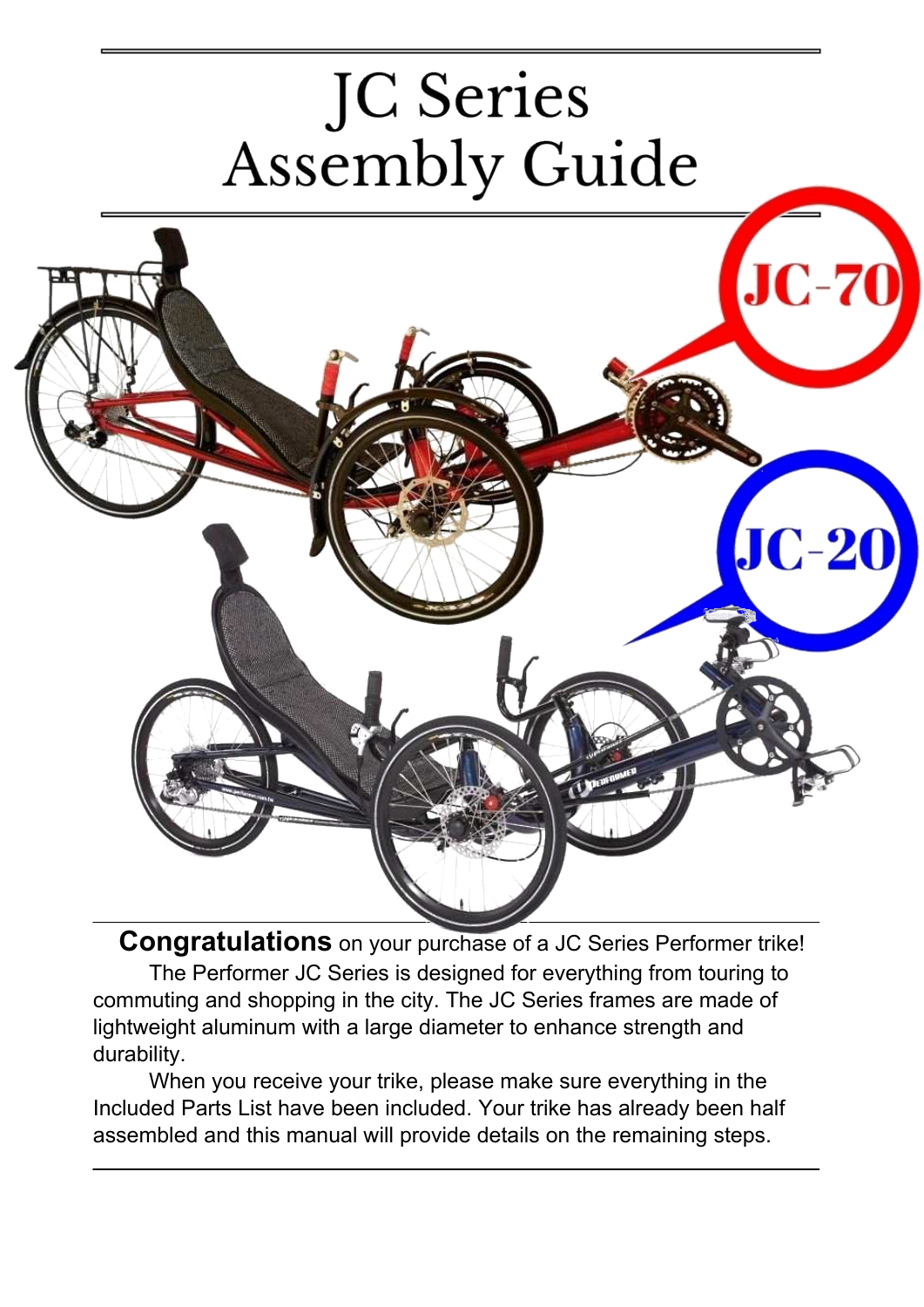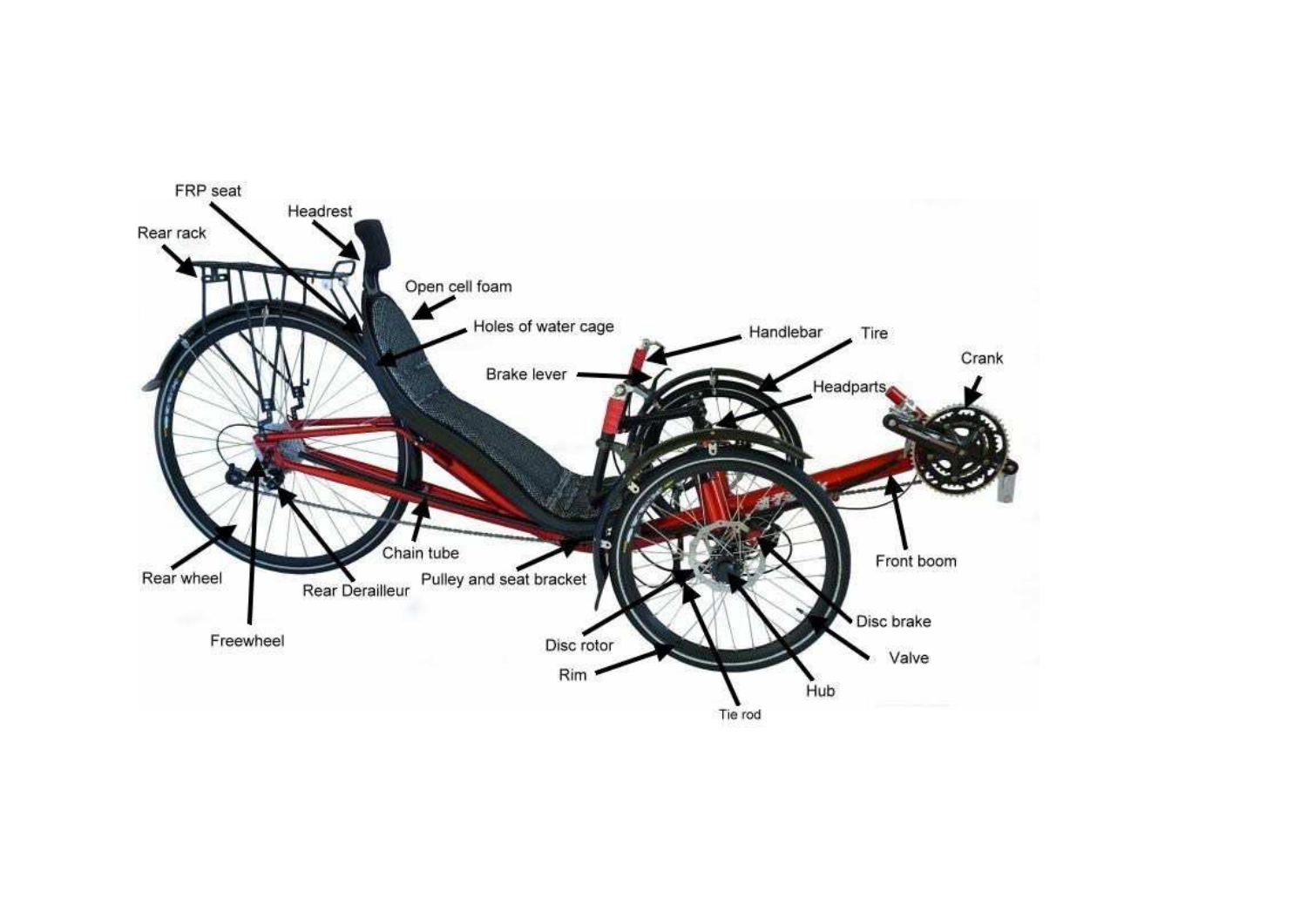### **Included Parts List**



| Quick release | Cable housing   | Pedals | Tire tubes         |
|---------------|-----------------|--------|--------------------|
|               |                 | wellgo |                    |
| Reflector     | <b>Tools</b>    | Chain  | <b>Brake wires</b> |
|               |                 |        |                    |
| Shifter wires | Rear derailleur |        |                    |
|               |                 |        |                    |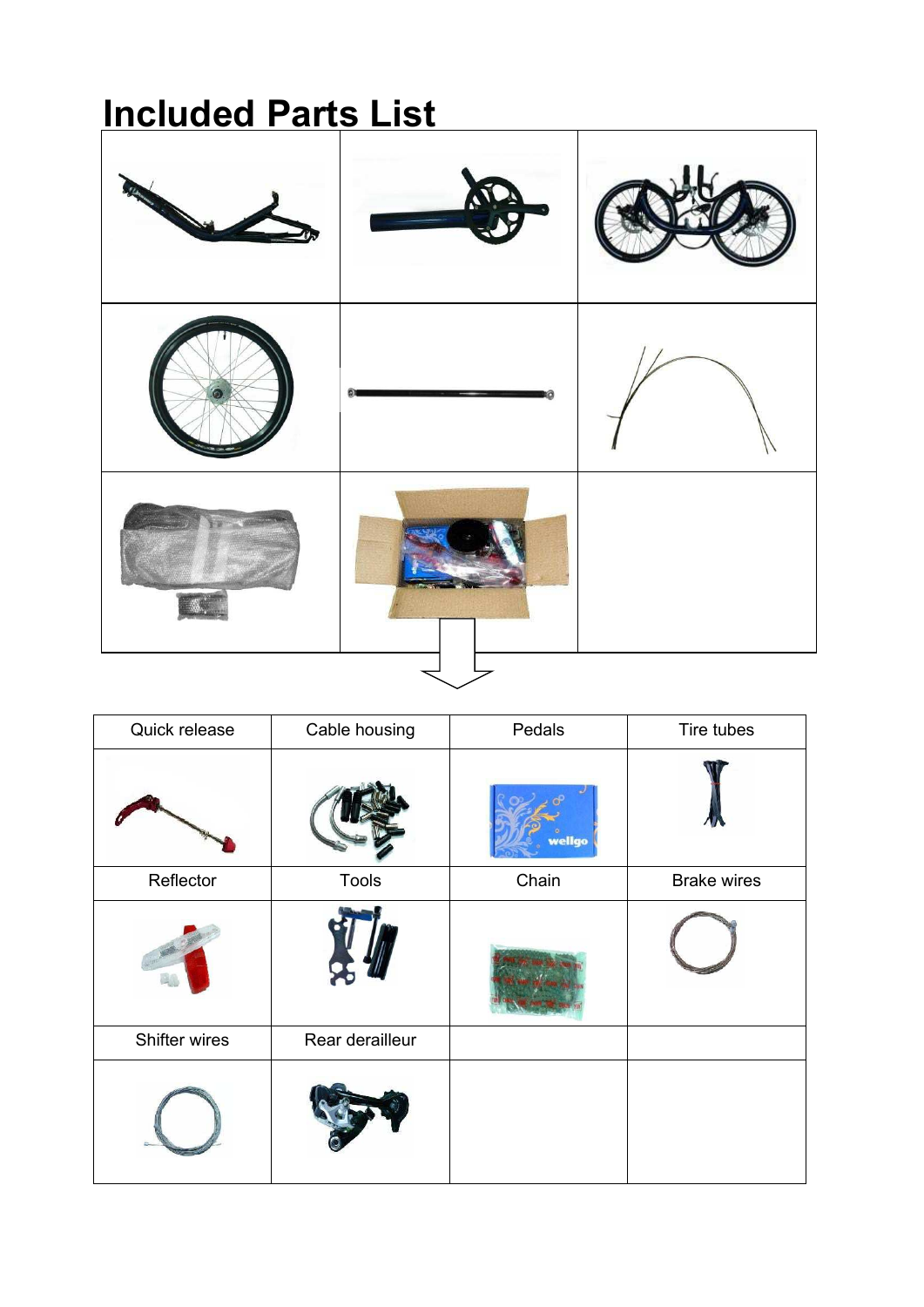### **Table of Contents**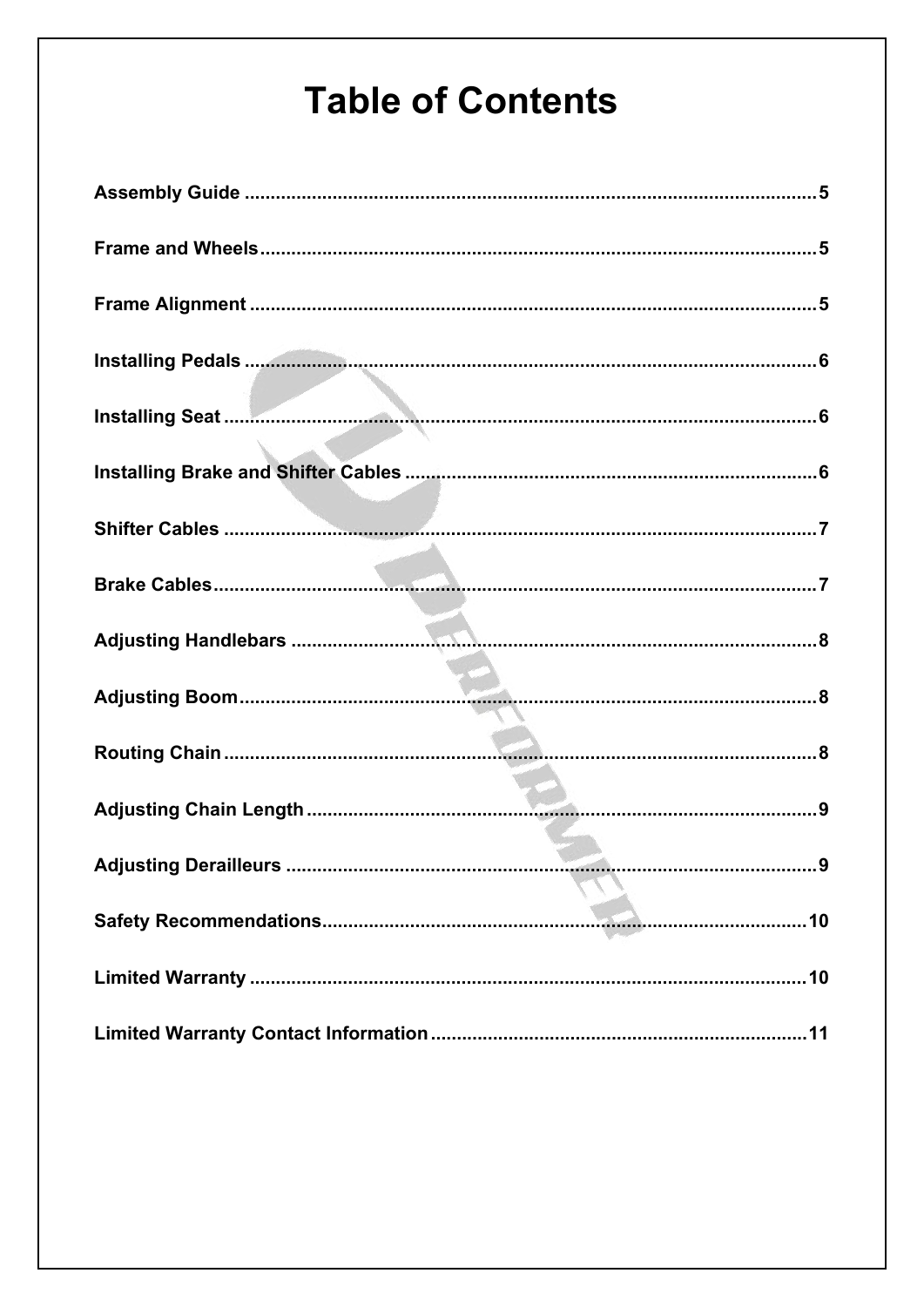# Assembly Guide

#### **Frame and Wheels**

- **1.** Place the frame on the outrigger tubes (pic 1)
- **2.** Attach the four boom bolts without fully tightening
- **3.** Attach the rear wheel to the main frame (pic 2)
- **4.** Remove the nut and one spring from the quick release. Insert the quick release and remaining spring from the left side of the trike through the rear axle and tighten
- **5.** Replace the spring and tension nut on the right side
- **6.** Install rear derailleur (pic 3)
- **7.** Make adjustments to the rear derailleur if necessary now as this is more easily done before attaching the chain (pic 4)



#### **Frame Alignment**

- **1.** Make sure the rear wheel is vertical to ground and the front two wheels are parallel to each other.
- **2.** Picture 5 shows the front wheels OUT of alignment towards the right. To correct this, loosen the right two bolts and then tighten the left two bolts. Reverse this process for correcting a



lean towards the left. Once the frame is aligned, carefully tighten the four bolts in an alternating pattern to avoid misalignment until they are fully tightened.

**Pic 5**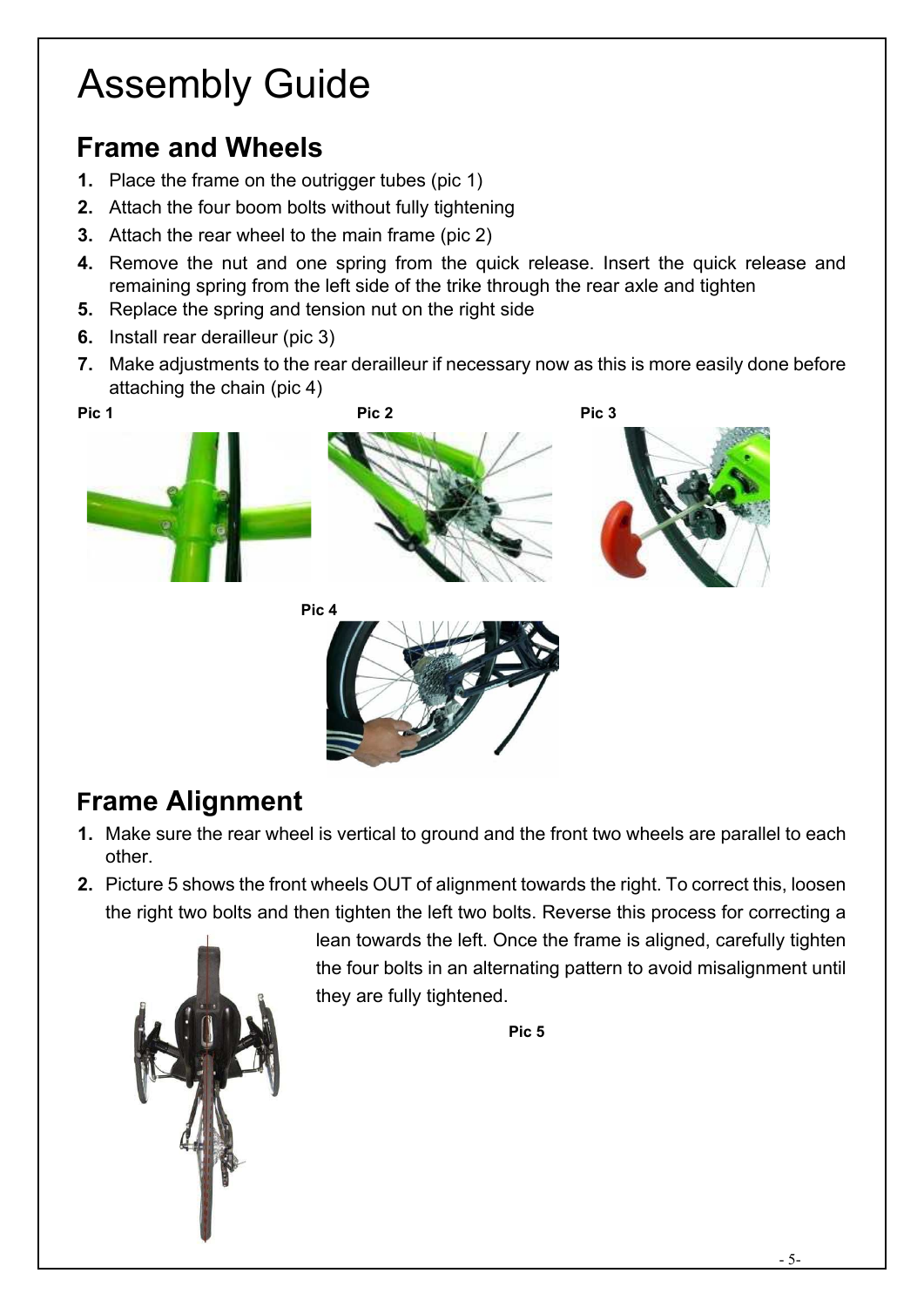- **3.** Run the tie rod below the frame and attach it to the tie rod mounts (pic 6)
- **4.** Measure the distances between the tires at both the leading edge (pic 7) and the trailing edge of the tires (pic 8)
- **5.** Rotate the tie rod until the two measurements in step 4 are equal
- **6.** Tighten the two tie rod locking nuts (pic 9)



### **Installing Pedals**

Performer strongly recommend the clipless pedal system to reduce leg fatigue and to avoid injury caused by feet slipping from the pedals. Grease pedal and screw in the right pedal clockwise and left pedal counterclockwise. Tighten the pedals at the base.

# **Installing Seat**

Once you determine your preferred position, install seat onto the seat bracket. Lock the seat clamp and headrest bolts tightly. Make sure that the seat attachments are tightened securely. If the attachments are not sufficiently tight, the loose bolts on the FRP seat may break the seat from the bottom with use. Attach the seat pad with the provided Velcro strips on the seat pad to the FRP seat.

### **Installing Brake and Shifter Cables**

Attached to the frame are three cable guides for the rear derailleur cable, as well as two cable guides for the front derailleur. Be sure to avoid sharp bends while routing the cables. Grip shifters have been installed on the handlebars with the shifter wire already threaded.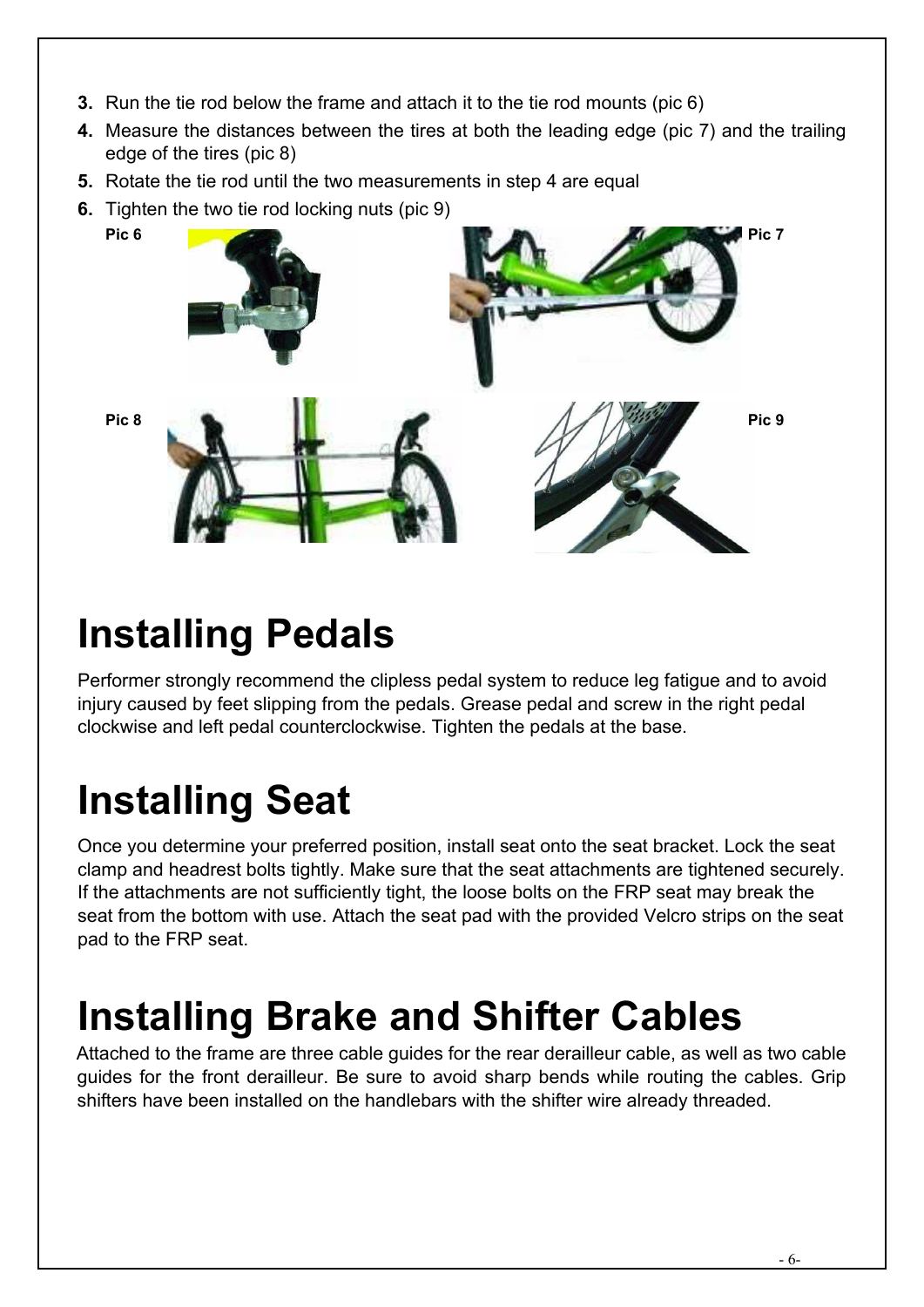# **Shifter Cables**

- **1.** Insert the boom into the frame, making sure that the front derailleur is on top and the crank is to the right. Do not fully tighten the bolts.
- **2.** Slide the right hand shifter wire into a cable tube and route it along the tie rod (pic 10)
- **3.** Check that the cable is long enough for a full turn in both directions.
- **4.** Route the shifter cable under the seat bracket and through the cable guide (pic 11)
- **5.** Slide the shifter wire into a short cable tube. Insert the shifter cable tubes into the rear frame guides, leaving an exposed section of cable between them. Insert the shifter wire into the rear derailleur.
- **6.** Pull the shifter wire tightly, tighten the derailleur wire screw, and seal the end with a provided wire cap (pic 12/13)



- **7.** Slide the left hand shifter wire into a cable tube and also route it along the tie rod.
- **8.** Route the front shifter cable through the cable guide below the boom and then into the guide on the boom itself. Insert the shifter wire into the front derailleur, tighten the wire screw, and seal the end with a provided wire cap

### **Brake Cables**

#### **Front brake cable (right hand):**

- **1.** Squeeze the brake lever to open it up and place the head of the cable into the lever.
- **2.** String the brake wire into a cable tube (pic 14)
- **3.** Thread brake cable into brake arm and seal the end with a provided cap (pic 15)
- **4.** Attach the brake and shifter cables to the tie rod with a provided zip tie. (pic 16)
- **5.** If the wheel drags slightly, adjust the brake pad by using the brake pad adjusting knobs.
- **6.** Repeat for the left side.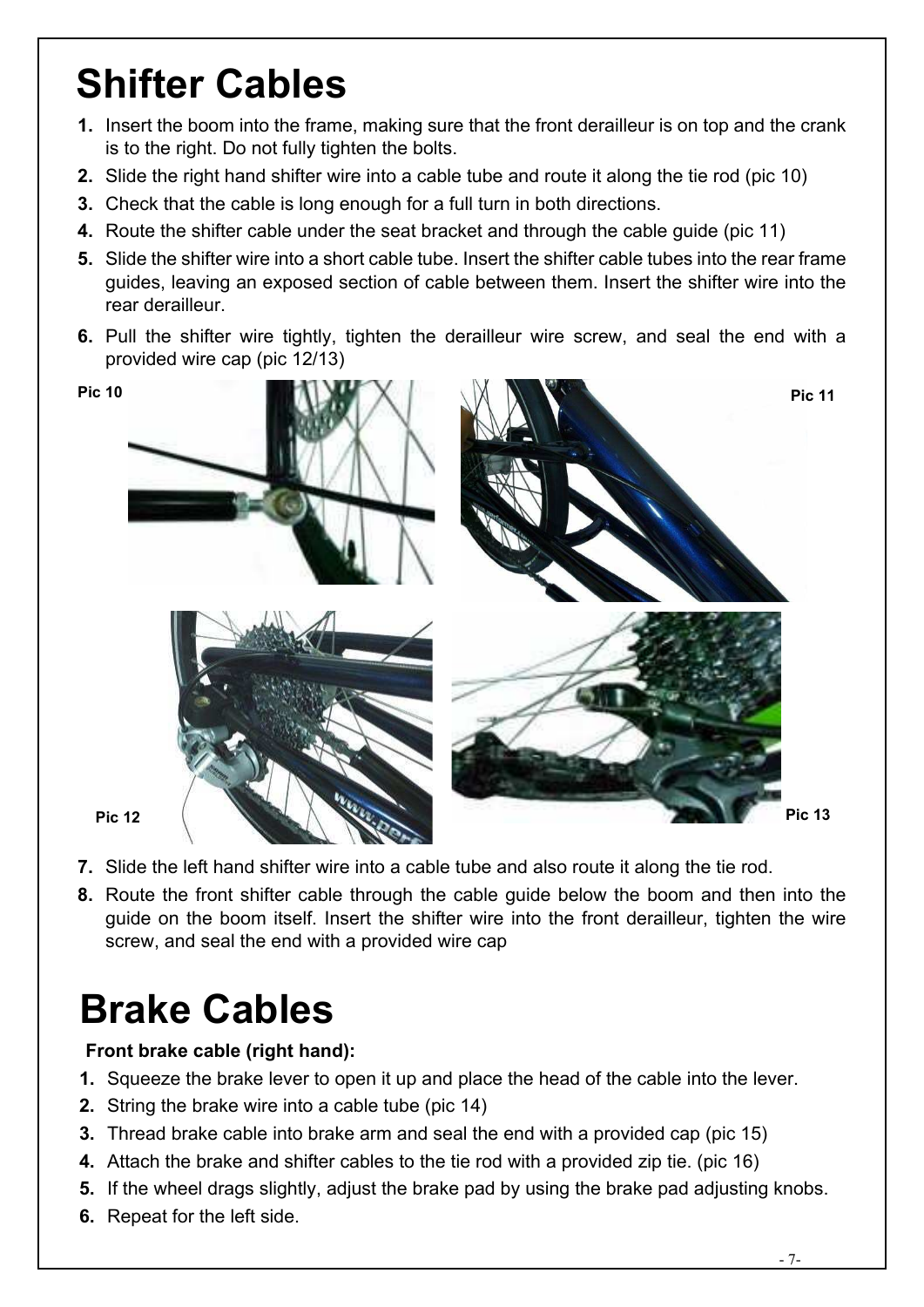

### **Adjusting Handlebars**

Each handlebar may be adjusted independently. To adjust, loosen the two handlebar bolts to and move the handlebar to a comfortable position. Tighten

handlebar bolts. (pic 17)

**Pic 17** 



# **Adjusting Boom**

Sit on the seat and step against the pedal, carefully sliding the boom in or out to adjust to a comfortable leg length. Make sure that the crank is vertical and then tighten the two frame bolts securing the boom in position. (pic 18)



# **Routing Chain**

- **1.** Moving in the reverse pedaling direction, route the chain over the smallest chain ring, through the front derailleur and through the upper chain tube (pic 19)
- **2.** Run the chain below the under-seat idler and through the idler chain guard (pic 20)
- **3.** Run the chain through the next chain tube (not shown), over the sprockets, and then down through the rear derailleur (pic 21)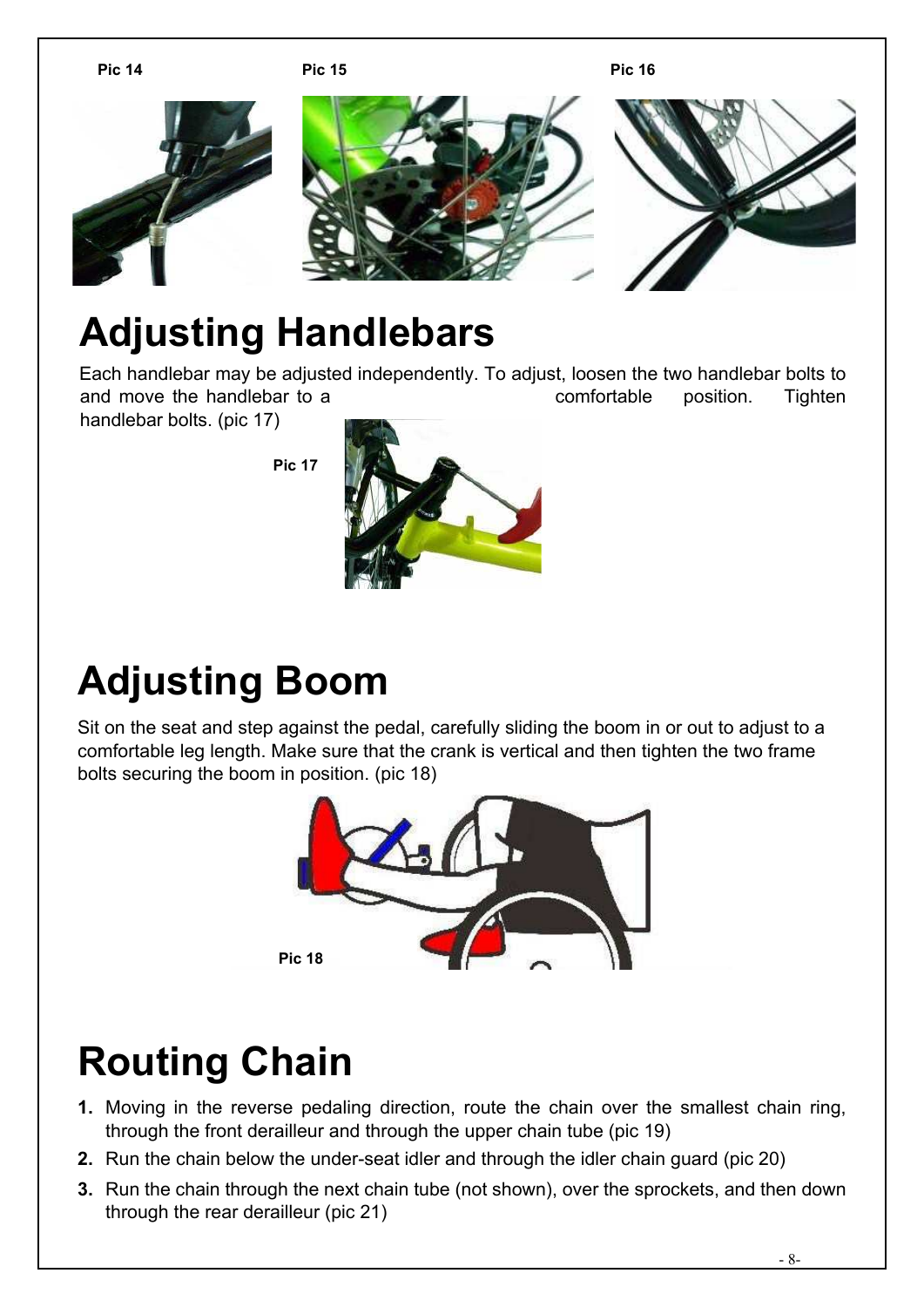**4.** Finally, run the chain through the lower tube to reach the other end of the chain (pic 20)







# **Adjusting Chain Length**

The proper chain length is determined by the position of the rear derailleur.

- **1.** Shift to the smallest cog in both the front and the rear.
- **2.** Pull the chain taut. If the chain is too short, there will be a gap as in (pic 21)
- **3.** There should be a small gap, enough to prevent rubbing, between the derailleur and the chain. (pic 22)
- **4.** Once the proper length has been determined, break the chain using the provided tool and use the provided master link to attach the chain.



# **Adjusting Derailleurs**

**1.** Check if the chain can shift to the largest and smallest cog on the rear wheel, if not, the rear derailleur H/L limit screws will need to be adjusted.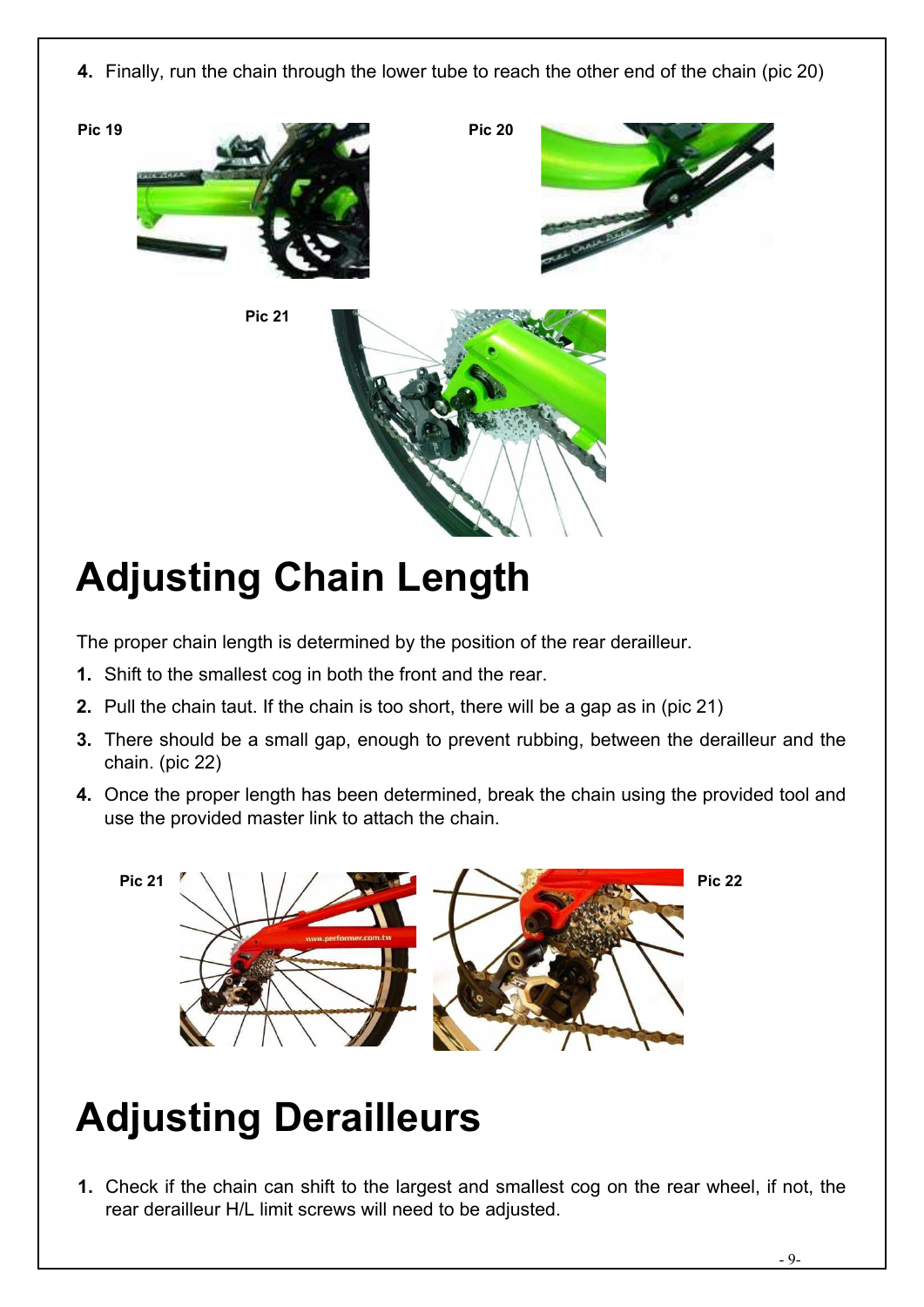- **2.** If the chain won't go to the largest cog, loosen the L. If it won't shift to the smallest cog, loosen the H.
- **3.** If the front derailleur won't shift the chain to the largest chainring, loosen the H. If it won't shift the chain to the smallest chainring, loosen the L.

### **Safety Recommendations**

- **1.** Always wear an approved cycling helmet.
- **2.** Inspect your trike before every ride.
- **3.** Tighten any parts which may have loosened.
- **4.** Use a flag. Trikes are very low to the ground and a flag can increase visibility.
- **5.** The tires should be inflated to the pressure indicated on the rim.
- **6.** Replace your tires before they wear out.
- **7.** Be careful riding in wet weather conditions. Ride slower through corners to avoid skidding.
- **8.** Attach reflectors and use front and rear lights while riding at night.

#### **Limited Warranty**

#### WARRANTY LIMITATIONS

To the extent permitted by law, this warranty is in lieu of all other express or implied warranties. Performer disclaims all statutory and implied warranties, including without limitation, warranties of merchantability and fitness for a particular purpose, and warranties against hidden or latent defects, to the extent permitted by law. Any such warranty which cannot be disclaimed is limited to the duration and remedies of this express warranty in so far as such a limitation is allowed by law.

#### WHO IS COVERED

This warranty is extended only to the initial purchaser for as long as the initial purchaser owns the trike and is not transferable. This warranty only covers personal use and does not extend to business or commercial use.

#### WHEN DOES THIS WARRANTY BEGIN

This warranty shall take effect on the date of original purchase.

#### WHO WILL FULFULL THIS WARRANTY

Performer is solely responsible fulfilling the terms of this warranty. The individual or company selling or distributing this trike shall not be responsible for fulfilling the terms of this warranty; any work done by the seller or distributor to replace or repair any part of this trike shall not imply a duty by the seller or distributor to fulfill the terms of this warranty.

Repairs performed by anyone other than Performer, or any person authorized by Performer, and replacement parts not supplied by Performer, are not covered under this warranty. Performer may, at our sole discretion, authorize the initial purchaser or agent of the initial purchaser to perform repairs under this warranty.

#### HOW WILL THIS WARRANTY BE FULFILLED

Under this warranty, Performer will repair, replace or refund, at our sole discretion, a defective frame, fork or other part with the same or comparable model. Frame, fork or parts